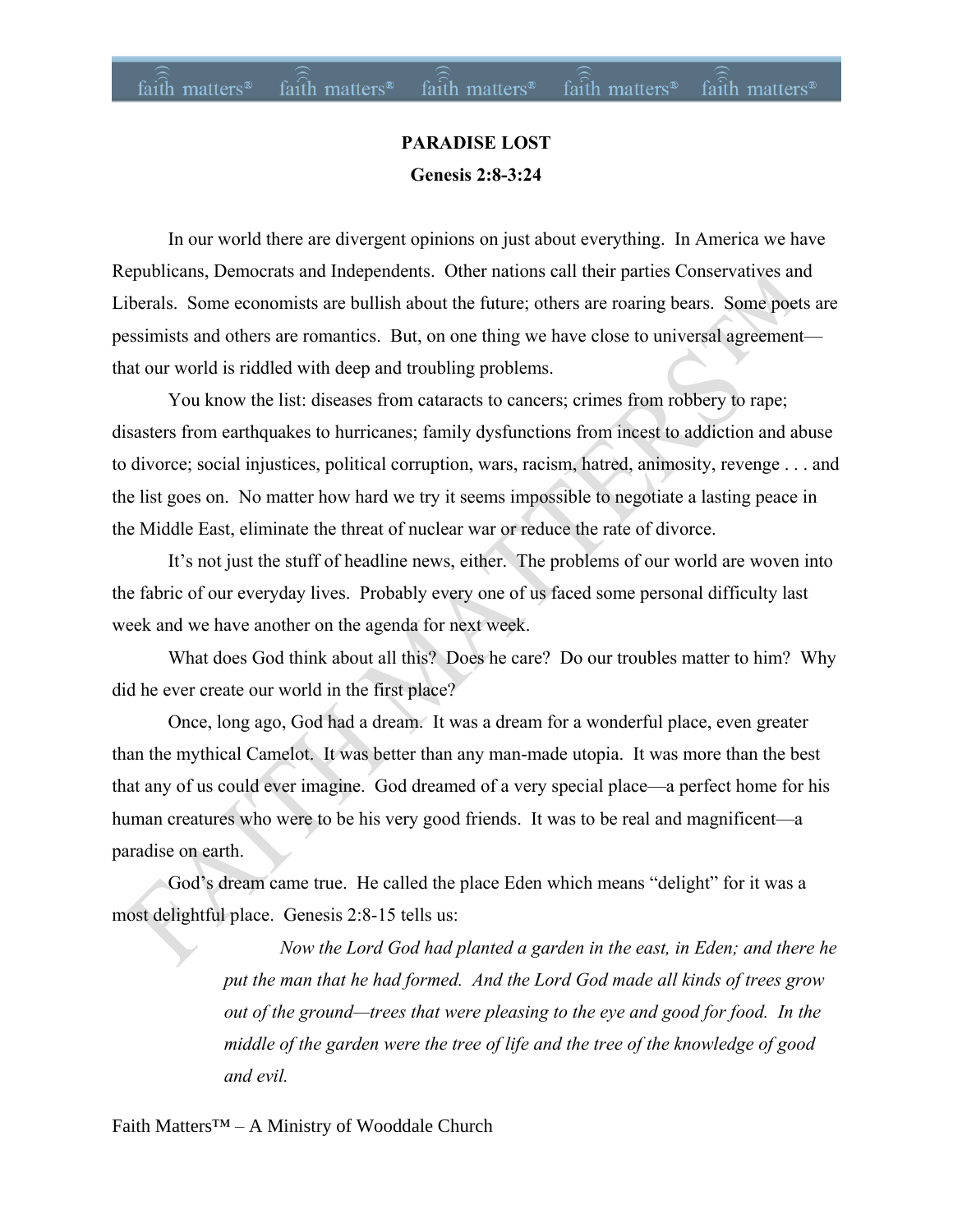#### $fa\hat{i}th$  matters<sup>®</sup> fa $\hat{i}th$  matters<sup>®</sup> fa $\hat{i}th$  matters® fa $\hat{i}th$  matters<sup>®</sup> faith matters<sup>®</sup>

*A river watering the garden flowed from Eden; from there it was separated into four headwaters. The name of the first is the Pishon; it winds through the entire land of Havilah, where there is gold. (The gold of that land is good; aromatic resin and onyx are also there.) The name of the second river is Gihon; it winds through the entire land of Cush. The name of the third river is the Tigris; it runs along the east side of Asshur. And the fourth river is the Euphrates.* 

*The Lord God took the man and put him in the Garden of Eden to work it and to take care of it.* 

The place preceded the people, but it is not as if the world was designed with no purpose. It is not as if the world created its human residents. God knew what he was doing. He knew where everything was going. The Garden of Eden was not a venture capital project built on speculation. Everything was designed to perfectly meet the needs of us humans whom God would welcome to live here.

Eden was a truly wonderful place. It was low maintenance designed to water and grow by itself. Food was plentiful. But it wasn't just functional and utilitarian. Eden was beautiful. It smelled good and looked good.

One of the most magnificent places in the world is the Taj Mahal in northern India. It is famous for its design and architectural beauty. The Indian ruler Shah Jahan built it in memory of his favorite wife. It took twenty thousand workers 21 years, between 1632 and 1653, to build. But the Taj Mahal was built for the dead. It is a beautiful and expensive grave. It has no other practical value. It doesn't do anything except house two bodies that have been dead for nearly four centuries.

What a sharp contrast! The magnificent Garden of Eden was built for the living not for the dead. It was exquisitely beautiful and totally practical.

Sometimes we may wonder what God wants for us. Well, here in the story of the Garden of Eden is the answer: God wants us to have the very best. God wants us to live in paradise. It was one of the happiest days of God's entire life when he placed his beloved Adam in the paradise he had prepared for him.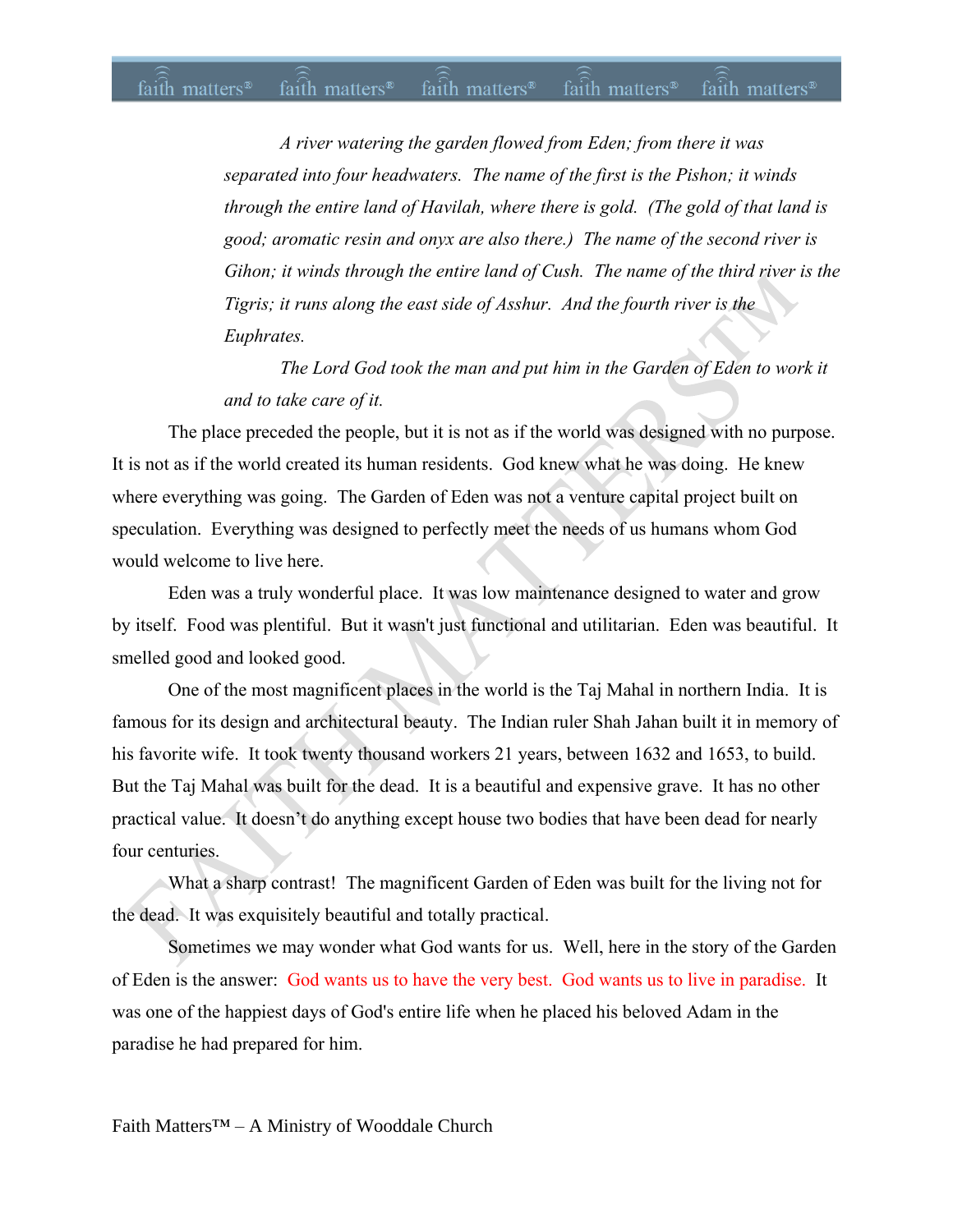#### faith matters<sup>®</sup> faith matters<sup>®</sup> faith matters<sup>®</sup> faith matters<sup>®</sup> faith matters<sup>®</sup>

But paradise can never be just about things. The richest person in the world may be able to buy a huge house with every convenience and luxury but still be a lonely, miserable person. Places without people aren't much fun and ultimately are not satisfying. Never think that anyone can ever be happy without others. Paradise is really more about relationships than it is about location. Adam was the richest man in the world. He lived in paradise. But it was not enough. In Genesis 2:18-25 we read:

> *The Lord God said, "It is not good for the man to be alone. I will make a helper suitable for him."*

> *Now the Lord God had formed out of the ground all the beasts of the field and all the birds of the air. He brought them to the man to see what he would name them; and whatever the man called each living creature, that was its name. So the man gave names to all the livestock, the birds of the air and all the beasts of the field.*

> *But for Adam no suitable helper was found. So the Lord God caused the man to fall into a deep sleep; and while he was sleeping, he took one of the man's ribs and closed up the place with flesh. Then the Lord God made a woman from the rib he had taken out of the man, and he brought her to the man. The man said,*

*"This is now bone of my bones and flesh of my flesh; she shall be called 'woman,' for she was taken out of man." For this reason a man will leave his father and mother and be united to his wife, and they will become one flesh.* 

*The man and his wife were both naked, and they felt no shame.* 

The symbolism and significance of this ancient story is powerful. God formed the woman from Adam's side, not from his foot or his head. Companionship and equality between male and female existed from the very beginning. They had a relationship that was exclusive one man and one woman. God did not create them for polygamy or homosexuality. Their relationship was primary. It was more important than parents or anyone else. In future generations when there would be parents, as important as that relationship is, it would never have the priority that the relationship of a husband wife would have to each other. A literal translation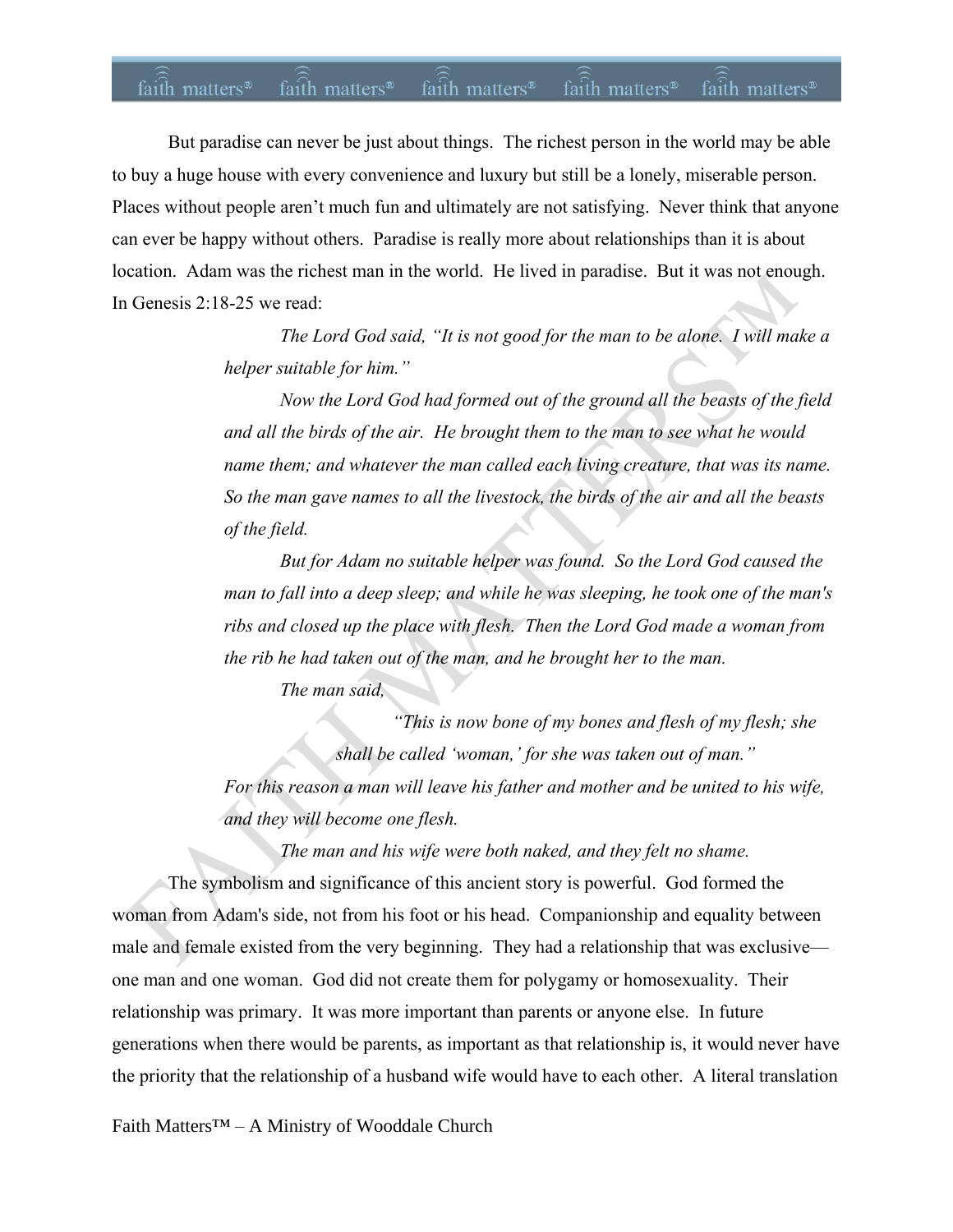## faith matters<sup>®</sup> faith matters<sup>®</sup> faith matters<sup>®</sup> faith matters<sup>®</sup> faith matters<sup>®</sup>

of the words that the man will be "*united to his wife*" means that he will "stick to his wife." God intended a lifelong unity in marriage.

The paradise of relationship was more than that of soul mates in the man and the woman. It was also a paradise of relationship with God. God himself came to Eden where he walked and talked with Adam and Eve. After all, they were created in God's likeness. They were meant to be friends. It was beautiful. It was comfortable. It was perfect. There was love and friendship and satisfaction and spirituality. They had the best of the very best. But it wasn't good enough for them. They wanted more. When we turn the page to Genesis 3 we read the greatest tragedy of human literature:

> *Now the serpent was more crafty than any of the wild animals the Lord God had made. He said to the woman, "Did God really say, 'You must not eat from any tree in the garden'?*

*The woman said to the serpent, "We may eat fruit from the trees in the garden, but God did say, 'You must not eat fruit from the tree that is in the middle of the garden, and you must not touch it, or you will die.' "*

*"You will not surely die," the serpent said to the woman. "For God knows that when you eat of it your eyes will be opened, and you will be like God, knowing good and evil."* 

They were tempted. It is quite amazing. It gives a deep insight into our own tendency to be discontent. Even in paradise there can be a sense of "never enough". Even when God gives us more than we could ever need we are still dissatisfied. Even when it means putting everything good at risk we are prone to listen to another offer.

The serpent in this story was deceitfully clever. He made it seem like God was super strict by overemphasizing the one restriction God had given and excluding all the plenty that had been offered to Adam and Eve. God gave them a forest and forbid one tree but it sounds as if God had made excessive and unreasonable rules.

God's goodness was questioned. The serpent spoke as if God's primary goal was to withhold the very best when the truth is that God wanted to protect them from the very worst.

And God's word was challenged. God said they would die if they ate the fruit of that one tree. The serpent said that God was wrong, that they would not die.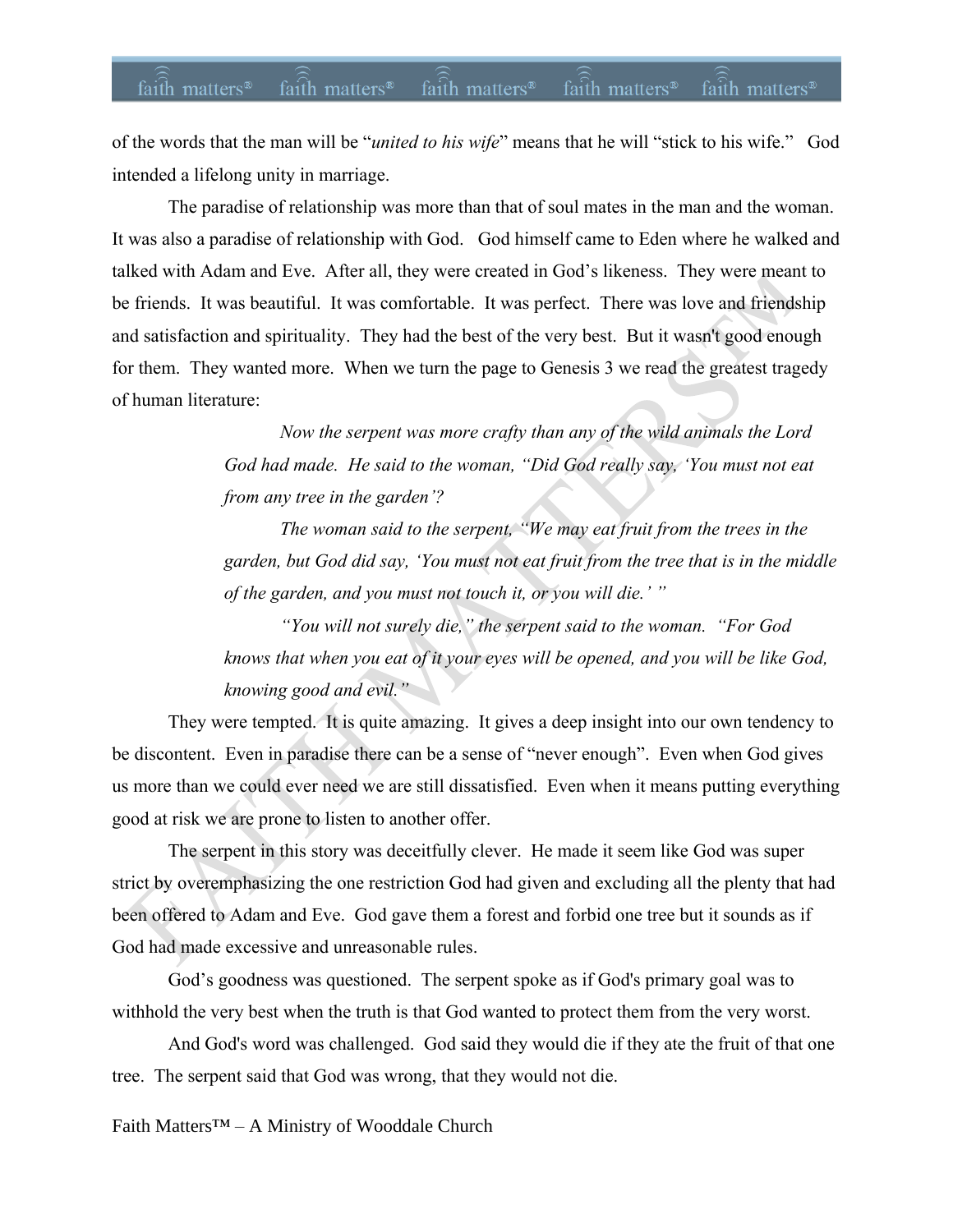# faith matters<sup>®</sup> faith matters<sup>®</sup> faith matters® faith matters® faith matters<sup>®</sup>

The serpent offered sophistication and spiritual success by telling them they would be better than they were, that they would be just like God.

Adam and Eve had to decide whom they were going to believe. They were tempted to believe that the serpent was right and that God was wrong. They were tempted to put paradise on the gambling table and risk their lives that the serpent and they were smarter than God.

The truth is that this is a temptation that is still repeated every day. God has given us good gifts. Are we willing to risk everything believing that we can disregard and deny God and get a better deal from someone else?

In this story temptation gave way to outright rebellion. There was a mutiny in paradise. Genesis 3:6-13 tells us:

> *When the woman saw that the fruit of the tree was good for food and pleasing to the eye, and also desirable for gaining wisdom, she took some and ate it. She also gave some to her husband, who was with her, and he ate it. Then the eyes of both of them were opened, and they realized they were naked, so they sewed fig leaves together and made coverings for themselves.*

*Then the man and his wife heard the sound of the Lord God as he was walking in the garden in the cool of the day, and they hid from the Lord God among the trees of the garden. But the Lord God called to the man, "Where are you?"*

*He answered, "I heard you in the garden, and I was afraid because I was naked; so I hid."*

*And he said, "Who told you that you that you were naked? Have you eaten from the tree that I commanded you not to eat from?"*

*The man said, "The woman you put here with me—she gave me some fruit from the tree, and I ate it."*

*Then the Lord God said to the woman, "What is this you have done?"*

It sounded good. It looked good. It seemed like such a good idea at the time. She just didn't think it through. She ignored all the long term consequences. She just did it.

I suspect that the moment she did it she realized it was a terrible mistake. She knew the serpent's promises did not come true. She was not smarter or better or just like God. She knew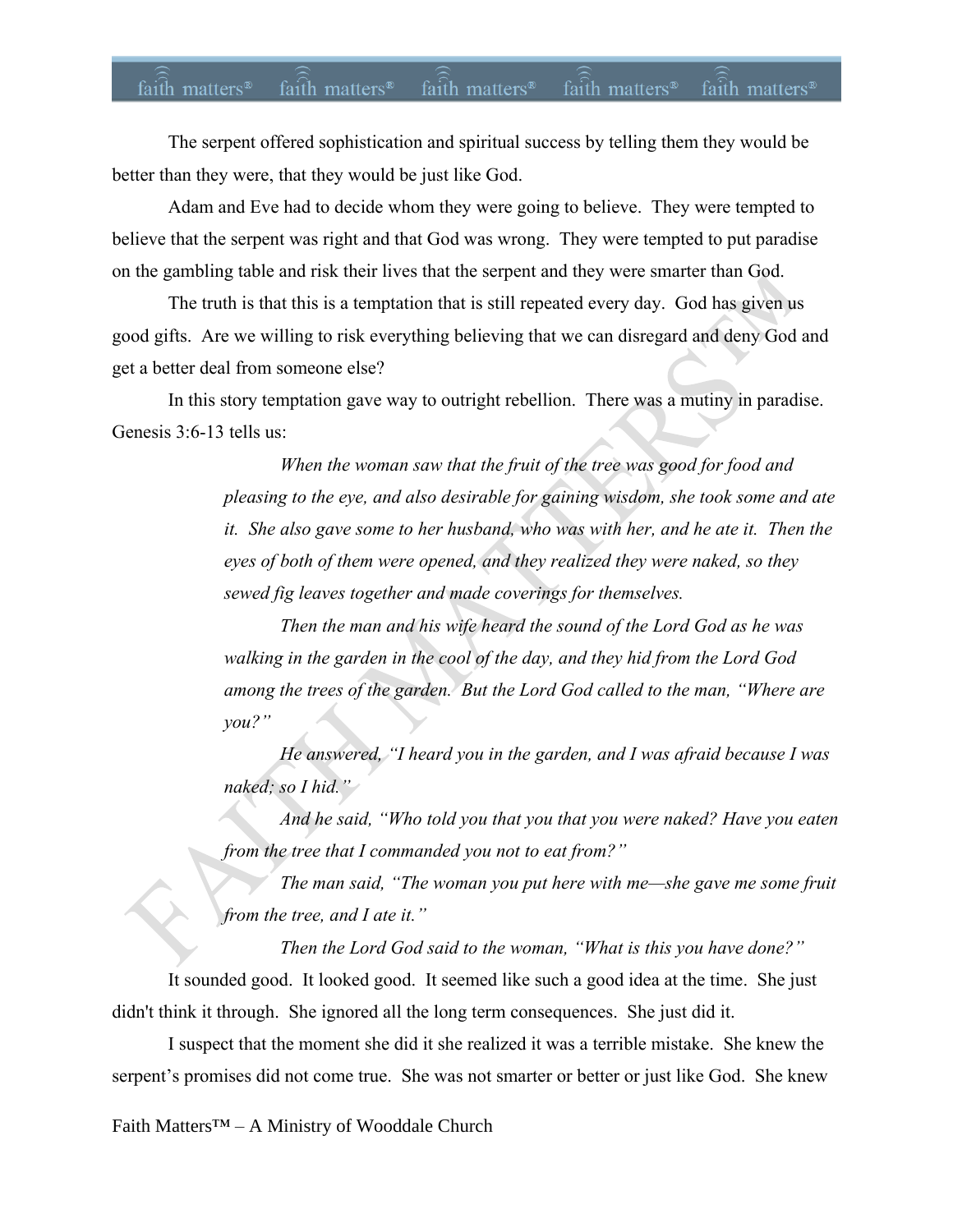## faith matters<sup>®</sup> faith matters<sup>®</sup> faith matters® faith matters® faith matters<sup>®</sup>

she had forever given up something wonderful and now it was too late for her to go back. So she invited her husband to join with her in this rebellion—and he quickly and deliberately agreed.

For them everything looked different. They saw life in a way that was worse, not better. What was beautiful had been touched by shame. What was wonderful was now polluted. And they did something that is typically human. They each found someone else to blame.

God did not question them to get information. God already knew exactly what they had done. God questioned them to elicit a confession that never really came. Instead of taking responsibility for their own behavior, Adam pointed to Eve and Eve pointed to the serpent. They didn't realize, or were unwilling to acknowledge, that God holds each person accountable for his or her behavior regardless of what others say and do.

It really was a great tragedy. Here God had designed them to help each other. That was the whole purpose. God wanted them to make each other better and stronger, but they did just the opposite. They hurt each other. Instead of bringing each other closer to God they rebelled against God together. They sinned together. They deeply hurt each other when they could have helped each other.

It still happens today. Marriages and other friendships are made by God for good and turned by people into something bad. Instead of helping, we hurt. Instead of blessing, we curse.

What the story is about simply is sin. Sin is ignoring what God says and doing what we want. It grows out of the gross misconception that we are smarter than God. The Bible is loaded with God's advice. Most often we have a clear idea of what God wants us to do and not do, yet too often we think we know better. That is sin. And sin against God always leads to consequences from God.

In Genesis 3:14-24 we read:

*So the Lord God said to the serpent, "Because you have done this, "Cursed are you above all the livestock and all the wild animals! You will crawl on your belly and you will eat dust all the days of your life. And I will put enmity between you and the woman, and between your offspring and hers; he will crush your head, and you will strike his heel."*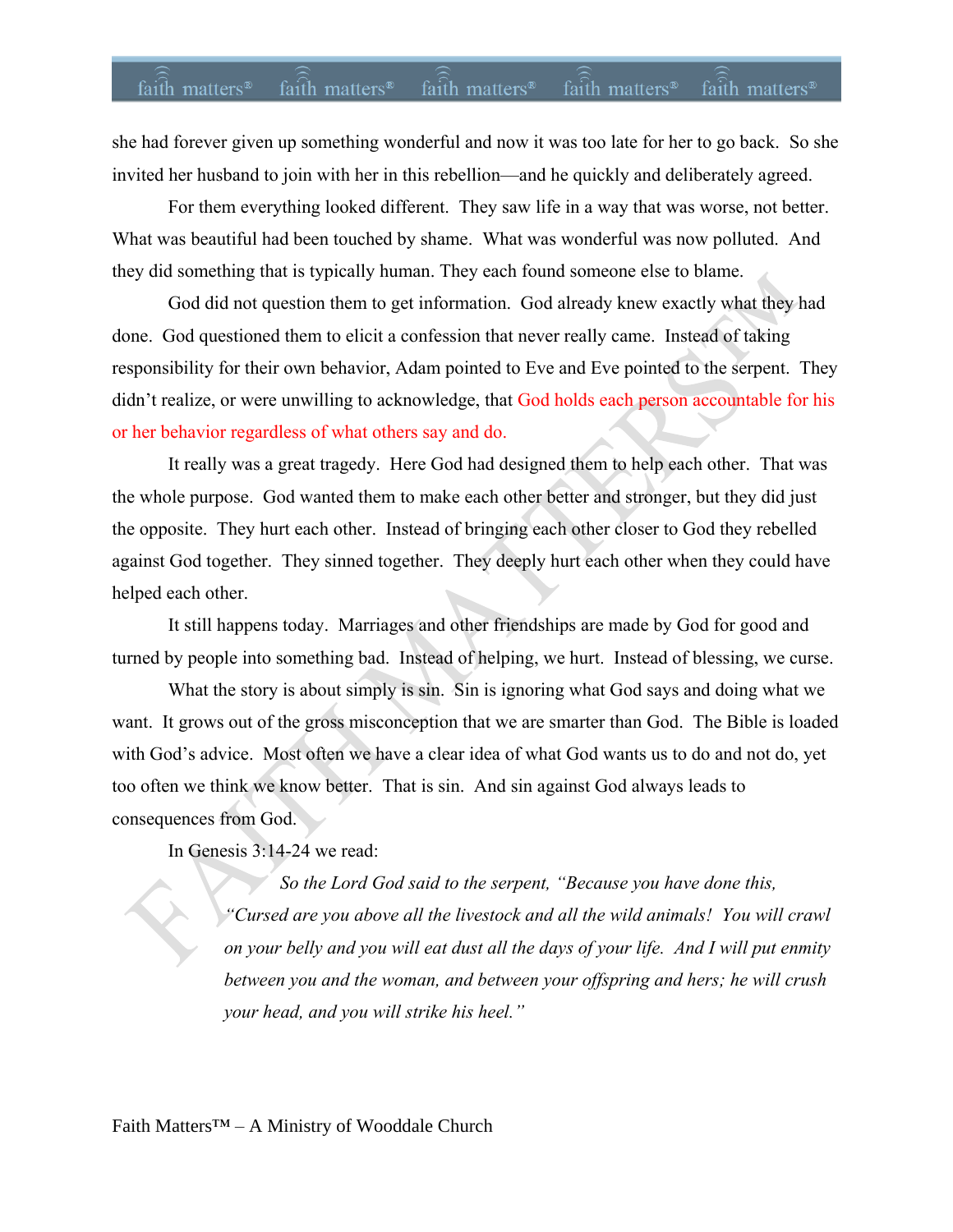#### faith matters<sup>®</sup> faith matters<sup>®</sup> faith matters<sup>®</sup> faith matters<sup>®</sup> faith matters<sup>®</sup>

*To the woman he said, "I will greatly increase your pains in childbearing; with pain you will give birth to children. Your desire will be for your husband, and he will rule over you."* 

*To Adam he said, "Because you listened to your wife and ate from the tree about which I commanded you, 'You must not eat of it,"*

*"Cursed is the ground because of you; through painful toil you will eat of it all the days of your life. It will produce thorns and thistles for you, and you will eat the plants of the field. By the sweat of your brow you will eat your food until you return to the ground, since from it you were taken; for dust you are and to dust you will return."* 

*Adam named his wife Eve, because she would become the mother of all the living.* 

*The Lord God made garments of skin for Adam and his wife and clothed them. And the Lord God said, "The man has now become like one of us, knowing good and evil. He must not be allowed to reach out his hand and take also from the tree of life and eat, and live forever." So the Lord God banished him from the Garden of Eden to work the ground from which he had been taken. After he drove the man out, he placed on the east side of the Garden of Eden cherubim and a flaming sword flashing back and forth to guard the way to the tree of life.*

The consequences were real and long term. For the rest of their lives there would be constant reminders of what they had done. What had been intended for joy would be plagued with pain and problems—everything from childbirth to farming. But, the greater consequence was that they had lost the paradise of Eden forever. Gone was the perfect place. Over were the perennially happy days. Damaged was the blissful marriage relationship. Broken was their friendship with God.

They had traded God's dream for a lifelong nightmare. I picture a repeated scene night after night where they would hold each other, remember Eden and cry themselves to sleep. If only they could redo that moment, believe God and do it God's way.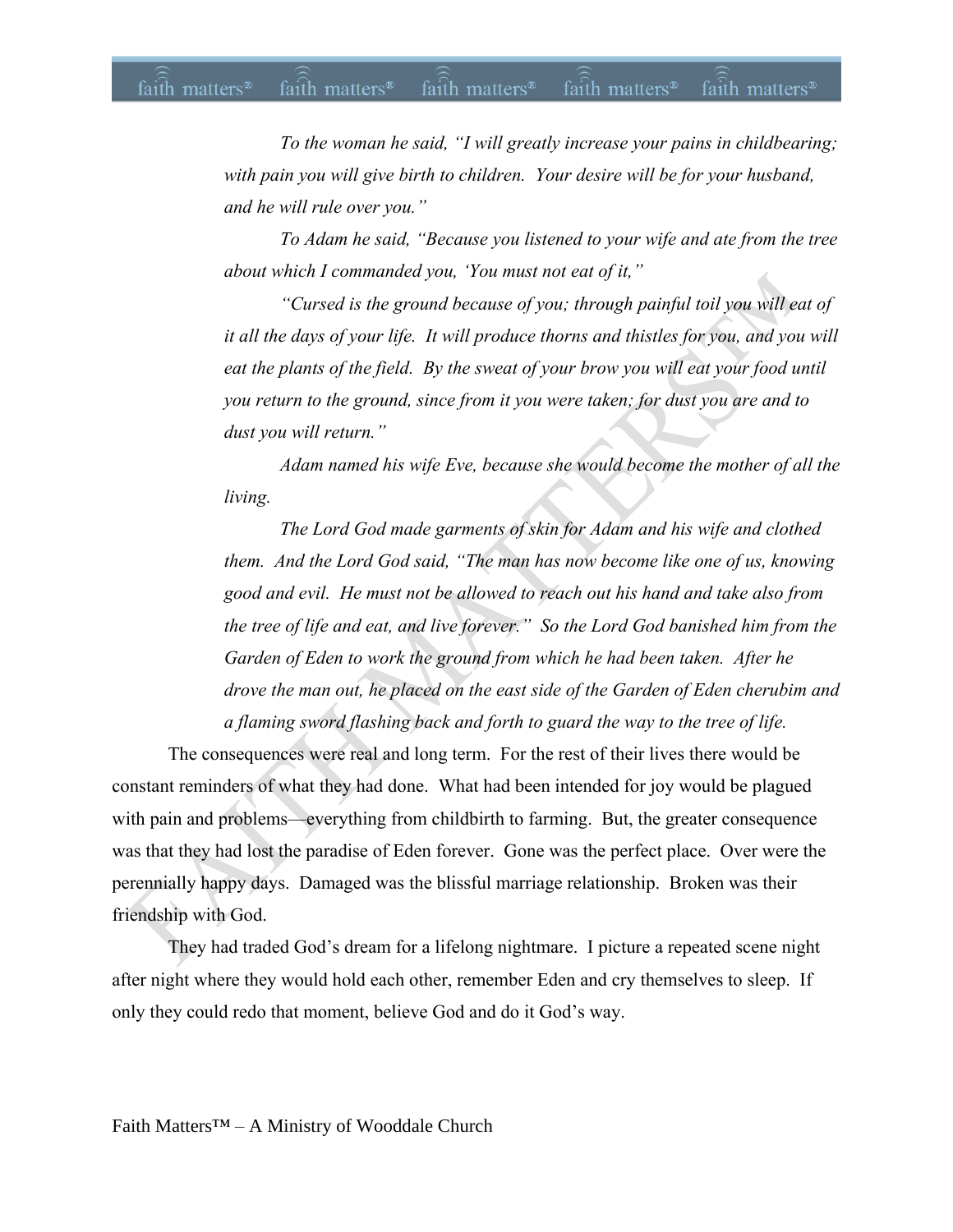## faith matters<sup>®</sup> faith matters<sup>®</sup> faith matters<sup>®</sup> faith matters<sup>®</sup> faith matters<sup>®</sup>

You know, of course, that this is the story for us today. God still gives us good even if it is not paradise. God still tells us what is best. We still face temptation. We still must decide whom to believe. We still face consequences if we rebel and do it our way.

If this were the end of the story it would be unspeakably sad. The best it would do is give us some sort of explanation for the mess we are in. It would explain why relationships can be so hurtful. It would explain why our world has diseases and disasters. It would explain the problems and pains of our everyday lives. But, that would be a little like a life sentence on death row, like being in prison for the rest of your life with no possibility of escape and a guaranteed execution at the end.

But there is more to the story. The rest of the story is the gospel of Jesus Christ. In fact, it is what the rest of the Bible is all about. God looked at the mess and decided to intervene. He chose to save his human friends from the eternal consequences of our misbehavior. He came up with a plan to regain paradise. God sent his Son, Jesus, to earth to live a perfect life. He showed the world that it could be done. He showed the way life in Eden was supposed to be. He showed that obeying God is the better way.

Then Jesus died on the cross to pay for human sin and to buy us a ticket back to paradise. He took the consequences of Eden on himself so they wouldn't have to stay with us. Anyone who accepts Jesus Christ and what he did benefits forever.

We have the opportunity to reverse the story of Eden's rebellion. That's what it means to accept Jesus as "Savior and Lord". He is our Savior from sin and all of its consequences. He is our Lord when we commitment not to be like Adam and Eve but to do what God tells us to do.

For those who are Christians God promises paradise—not a return to Eden but an eternity in heaven. It will be as good as and better than the way it used to be.

But, what about now? Do our pains and problems go away? They do not. We live in a badly damaged world where the consequences of Eden's sin still run wild. However, God has given us as Christians the opportunity to show the world the way Eden was supposed to be and the way it will some day be in heaven. Our marriages are not just for our happiness but to show others what God intended. Our relationships are a demonstration of God's intended design. Our contentment demonstrates that we are satisfied with whatever God gives us.